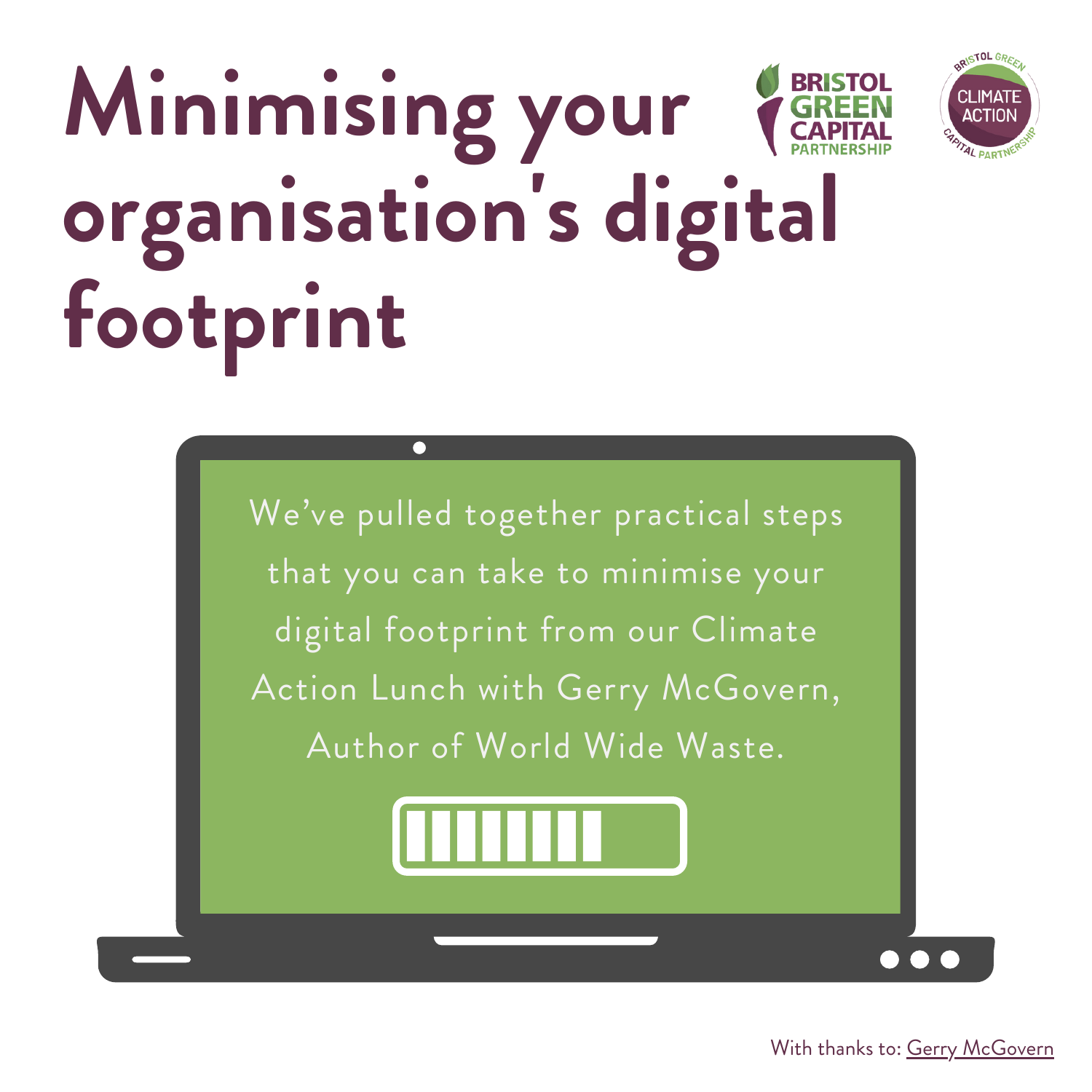## WHY DIGITAL MATTERS

**With the pandemic bringing a move to more remote working, many hailed this as fantastic for the reduction of carbon emissions. Whilst it is true that business travel emissions have decreased, we mustn't forget about the impact of digital products and services on the environment.**

**Digital emissions are often misunderstood and overlooked. However...**



**great wall of China of electronic waste and in another 15-20 years that will double**

**Every year we create a**



**90% There is an unimaginable amount of data being created and with a 28% annual growth rate, we are set to hit over 2000 zettabytes of data by 2035. of data is not used 3 months after it's stored**



**There is huge impact on communities where electronic waste is sent for raw materials to be extracted. The people who process it are being poisoned along with the land and the water**





**Every time we go online carbon dioxide is being emitted. Plus energy is used 24/7 to power data centres all over the world**



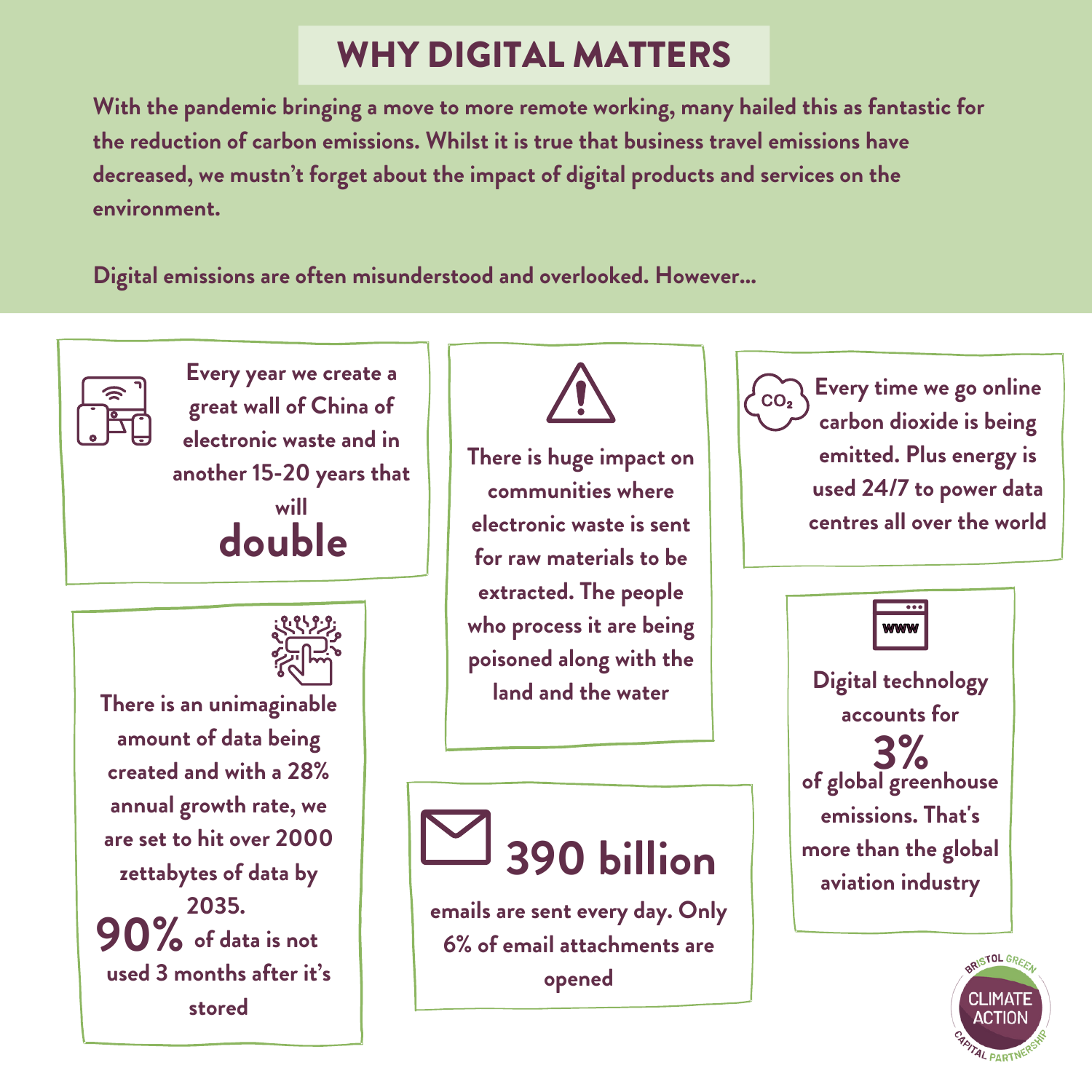**The way to deal with the climate crisis is with less technology and more human energy but we're all using digital in our workplaces so to get the best out of it from an environmental point of view:**

## **1.Understand worth and value in the digital world**

## **2.Eliminate digital waste as much as possible**

**You cannot address climate change without addressing social justice. Those who exploit the earth, also exploit other people.**

**Multi-disciplinary and multi-cultural collaboration create the best results. Sometimes that collaboration needs to happen online but through that we may create a product or service that results in a more positive impact, or a reduction in energy.**

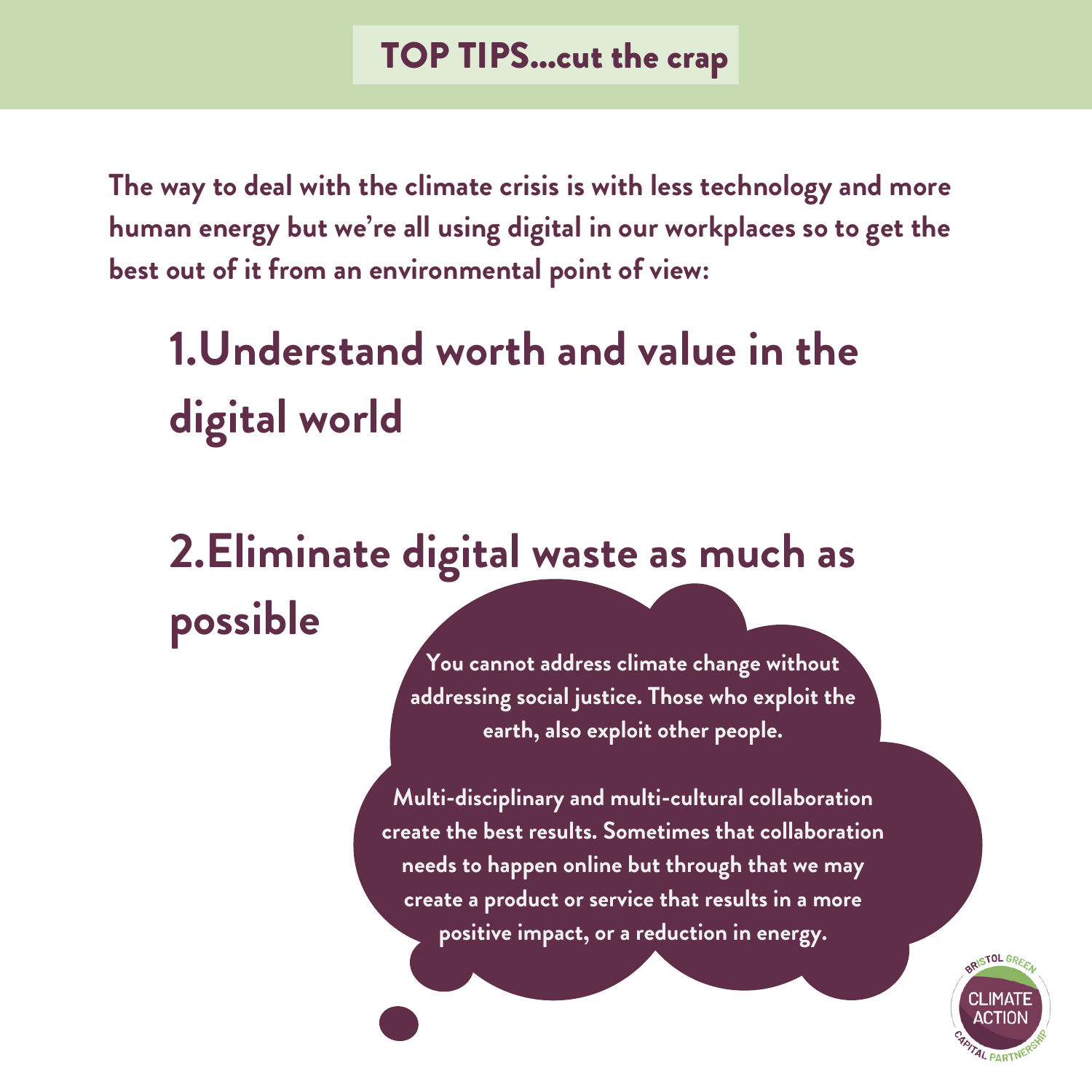### WHAT YOU CAN DO...laptops

- Hold onto. Fix it. Repair it. In order for laptops to be anywhere near sustainable you need to keep them for 20 years. The pollution is in the device – care for your devices and spread the pollution impact out as much as possible
	- Buy refurbished, remanufactured
	- Buy designed to last, repairable. Some manufacturers such as Framework and Dell are now coming out with devices that are repairable rather than having planned obsolescence
- Get lowest spec that you need
- For the best energy ratings use a laptop not desktop
- Don't use large screens, they can use as much energy as the entire computer
- Reduce monitor brightness
- Don't use screen savers

Turn the monitor off after 5 minutes max

- Set sleep mode after 10 minutes max
- Shut down when not using
- Switch everything off at night including your network and all devices

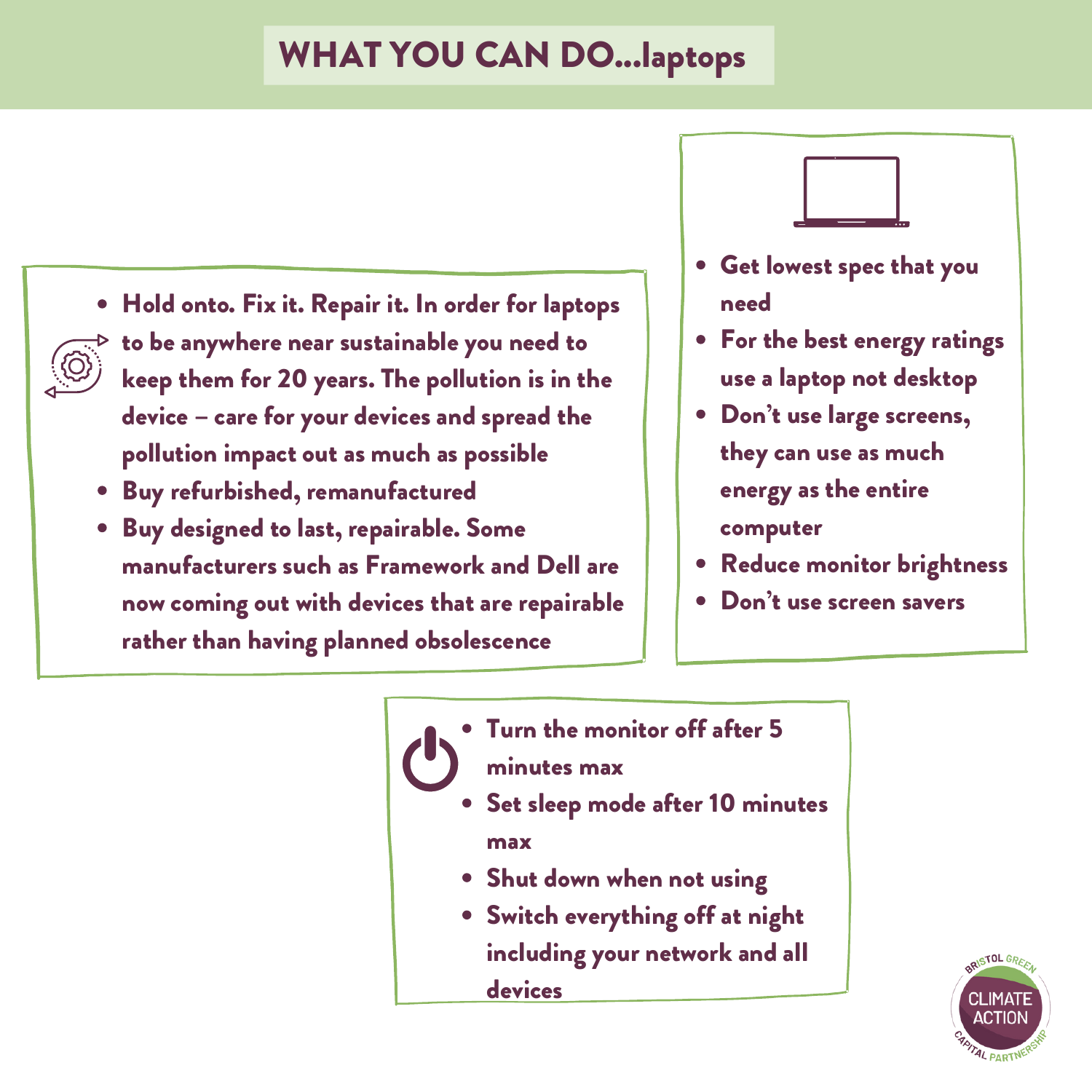## WHAT YOU CAN DO...phones

Hold onto. Fix it. Repair it. In

order for phones to be anywhere near sustainable you need to keep them for 10 years

- Buy refurbished, remanufactured
- Buy designed to last, repairable such as Fairphone



- Keep battery level at 50-80% the sweet spot for batteries lasting long term
- Short charges are better
- Don't leave it plugged in at full charge
- Don't drain your battery completely
- Use a wire to charge. Wireless chargers are 50% more energy intensive than wires
- Unplug charger when not in use



- **•** Become obsessive about using the minimum amount of data
- Minimise notifications
- Disable location services
- Remove unused apps
- Think hard before downloading apps – it's not just the download that uses data, they are constantly calling energy
- Watch out for greedy energy intensive apps such as Facebook and WhatsApp



- Dim the screen
- Use dark mode if you can
- Stream in standard not high definition
- Don't expose your phone to a lot of heat

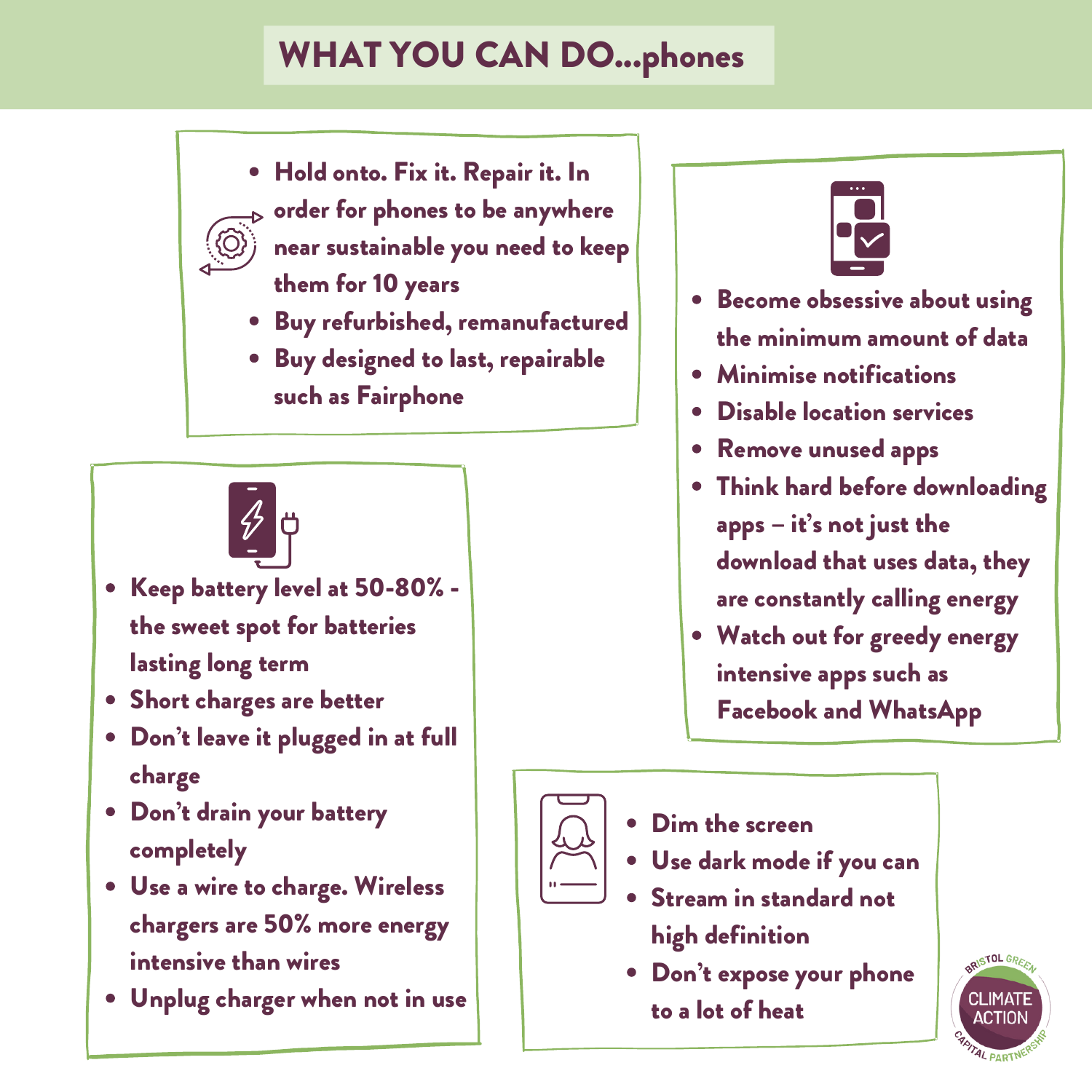#### WHAT YOU CAN DO...emails



- Calculate cost of sending and receiving e.g. with Carbon [Literacy](https://carbonliteracy.com/the-carbon-cost-of-an-email/) guidance
- Read less: unsubscribe, get rid of notifications, don't check so often
- Create less emails: less text, avoid HTML, don't use large signatures with images, reduce attachments/links



- Delete emails with large attachment/file sizes immediately
- Delete old accounts
- Set limits. It's not a limitless world. Create an analogy to connect digital emissions to the physical world to help colleagues understand and change their behaviour



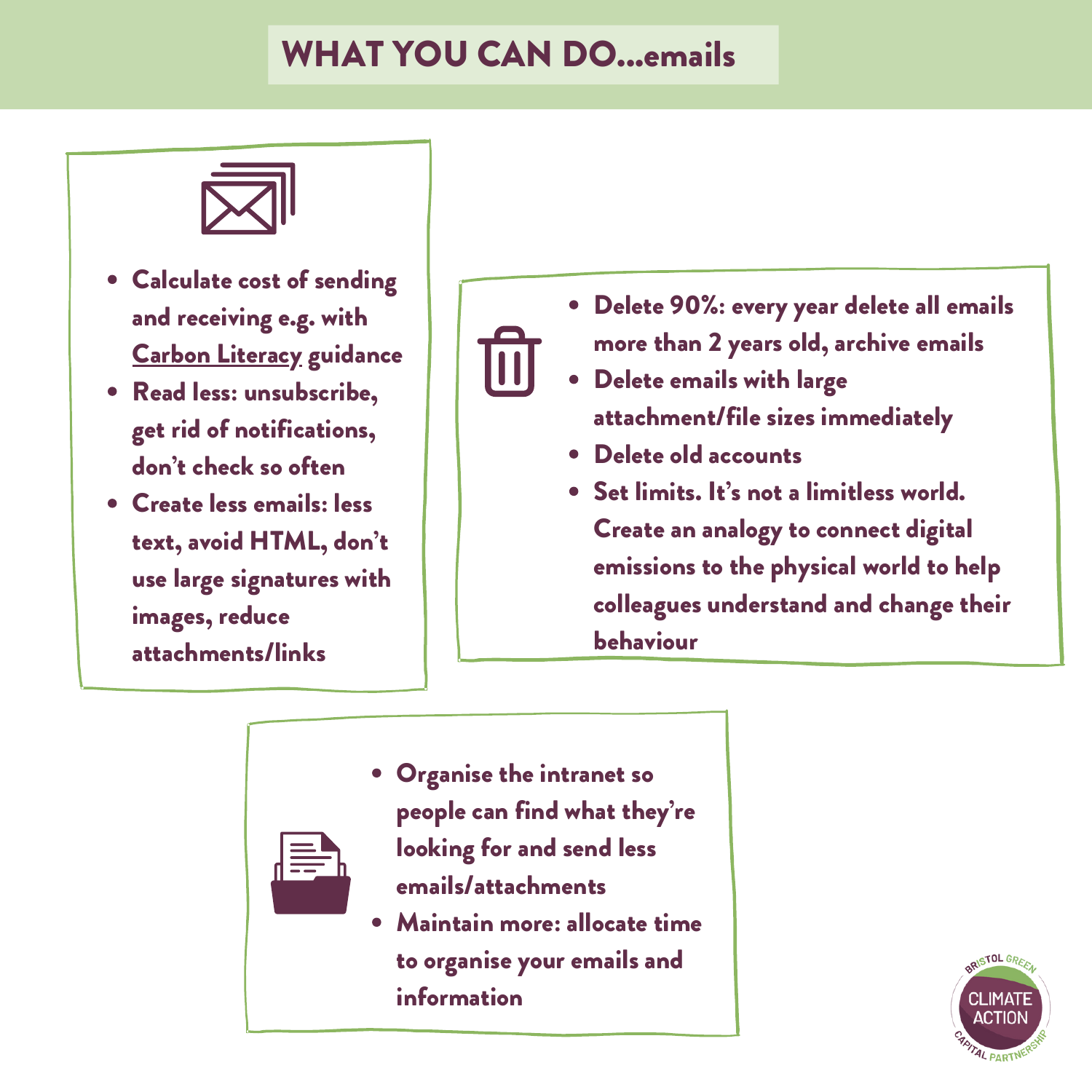#### WHAT YOU CAN DO...online meetings



- Use video to greet then go to audio which creates 90% less pollution
- Use lowest resolution possible
- Use smallest screen possible
- Avoid virtual backgrounds they are energy intensive
- Consider the platform Zoom is 2-3 times more energy efficient than Teams



Delete saved videos after 3 months



**Getting together in physical collaborative spaces as we come out of the pandemic could help generate some of the solutions to the climate crisis which are likely to be more social than technological**

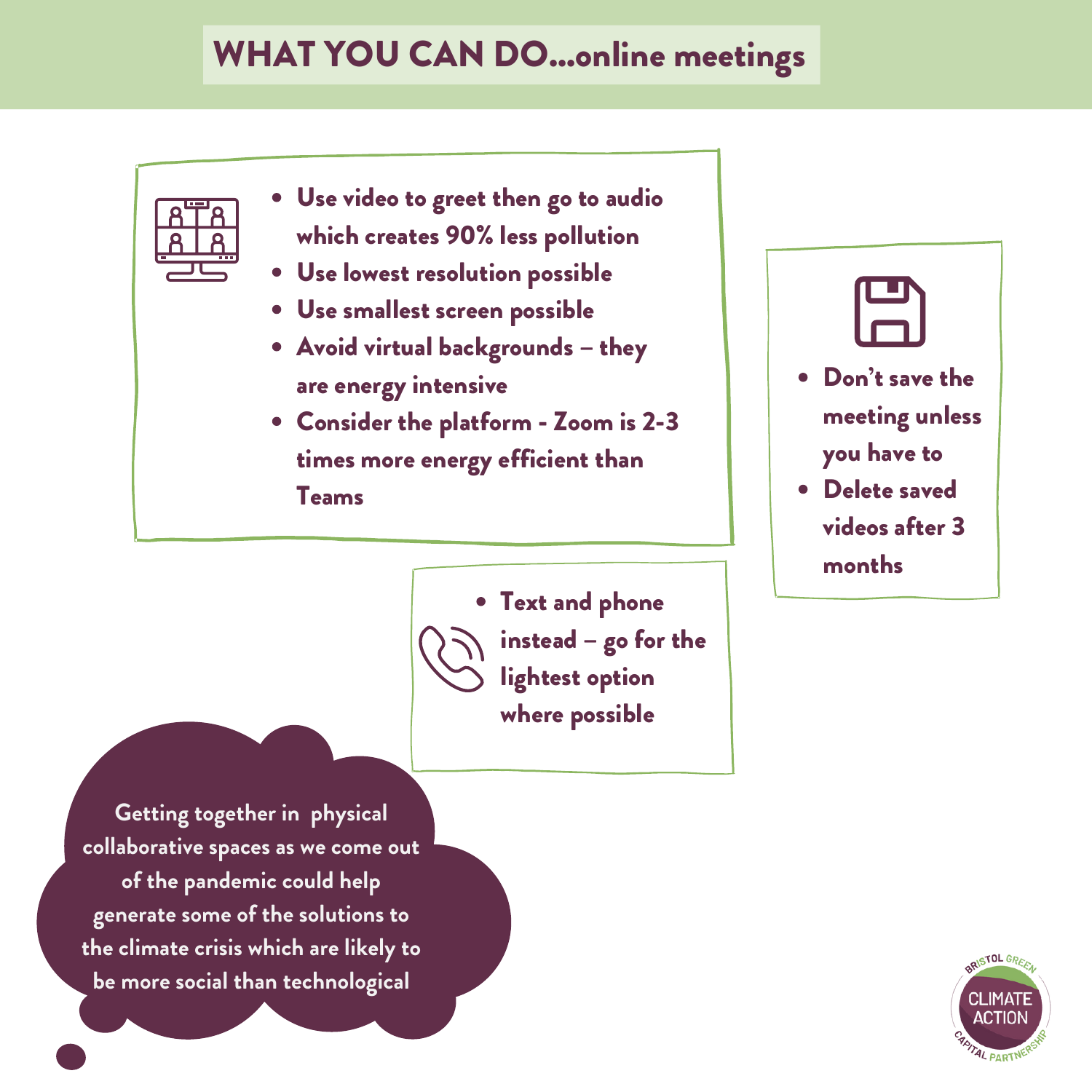#### WHAT YOU CAN DO...documents



Reduce the weight of your documents. Weight equals pollution. Use text file or optimized HTML. Avoid pdf where possible. Optimise your images, audio and video and use consciously – they are all more heavy than text

- Delete your details from the Web
- Delete emails more than 2 years old
- Delete all data more than 2 years old
- Delete unused accounts
- Delete unused software and apps
- Delete subscriptions  $\bullet$
- Delete files in Downloads folder
- Empty the trash

## WHAT YOU CAN DO...data and storage

- Store the least amount of data possible in the most energy efficient manner possible. Archive data you don't need access to, it's less energy intensive
- Only keep what you 're currently working on in the cloud
- A hard drive is less intensive than the cloud. Use it for documents you need to keep but don't need regular access to



- Collect least amount of data possible
- Send least amount of data possible